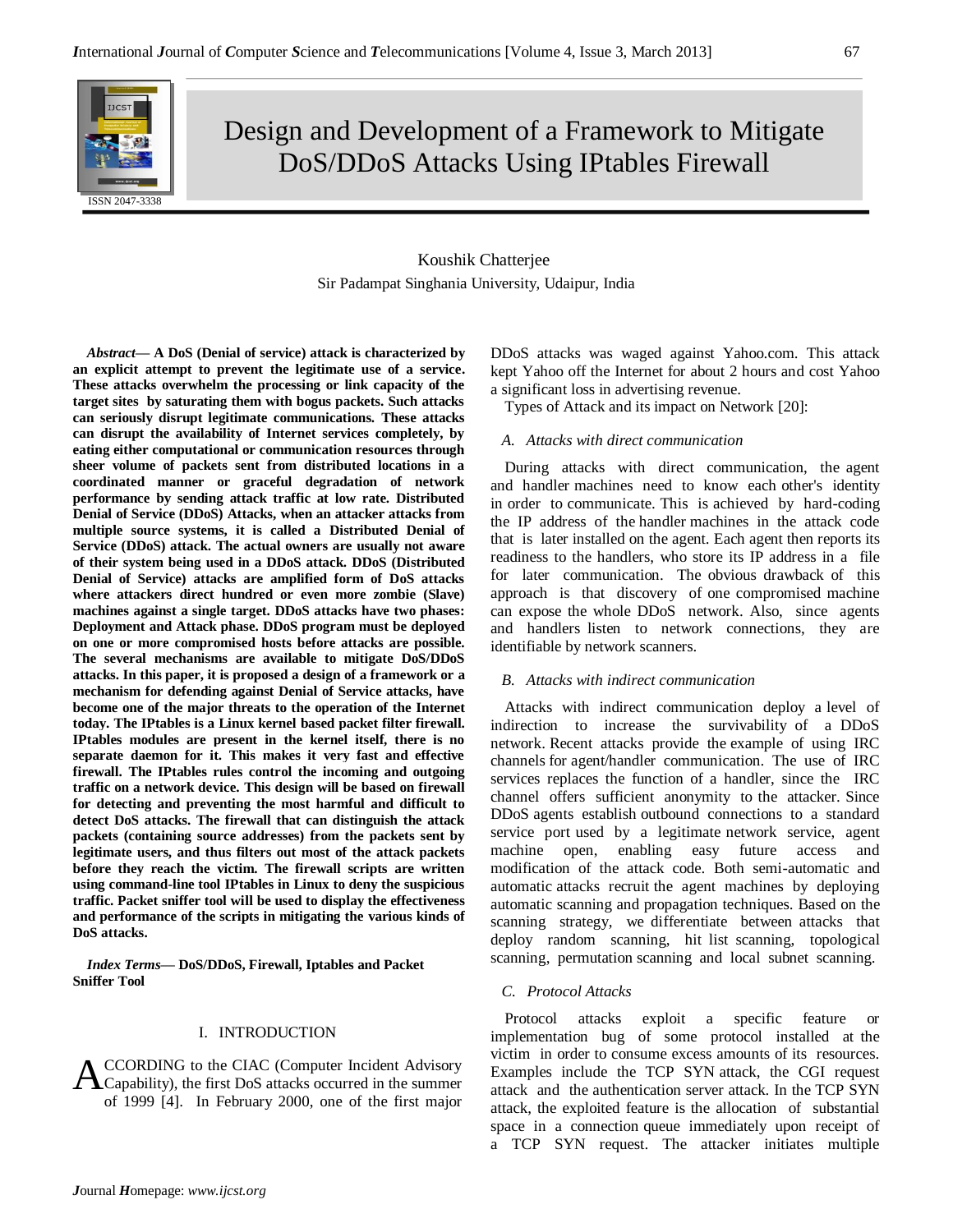connections that are never completed, thus filling up the connection queue indefinitely. In the CGI request attack, the attacker consumes the CPU time of the victim by issuing multiple CGI requests. In the authentication server attack, the attacker exploits the fact that the signature verification process consumes significantly more resources than bogus signature generation. He sends numerous bogus authentication requests to the server, tying up its resources.

#### *D. Brute-force Attacks*

Brute-force attacks are performed by initiating a vast amount of seemingly legitimate transactions. Since an upstream network can usually deliver higher traffic volume than the victim network can handle, this exhausts the victim's resources. We further divide brute-force attacks based on the relation of packet contents with victim services into filterable and non-filterable attacks.

#### *E. Variable Rate Attacks*

Variable rate attacks are more cautious in their engagement, and they vary the attack rate to avoid detection and response. Based on the rate change mechanism, we differentiate between attacks with increasing rate and fluctuating rate and resume it at a later time. If this behavior is simultaneous for all agents, the victim experiences periodic service disruptions. If, however, agents are divided into groups who coordinate so that one group is always active, then the victim experiences continuous denial of service.

#### *F. Classification by Impact*

Depending on the impact of a DDoS attack on the victim, we differentiate between disruptive and degrading attacks.

#### *Disruptive Attacks:*

The goal of disruptive attacks is to completely deny the victim's service to its clients. All currently known attacks belong to this category.

# *Degrading Attacks:*

The goal of degrading attacks would be to consume some (presumably constant) portion of a victim's resources. Since these attacks do not lead to total service disruption, they could remain undetected for a significant time period. On the other hand, damage inflicted on the victim could be immense.

# II. COMMON ATTACKS AND TYPES OF PREVENTION MECHANISM

#### *A. Common Attacks*

*TCP SYN Flood Attacks:* The Transfer Control Protocol (TCP) includes a full handshake between sender and receiver, before data packets are sent. The initiating system sends a SYN (Synchronize) request (see figure a). The receiving system sends an ACK (acknowledgement) with its own SYN request. The sending system then sends back its own ACK and communication can begin between the two systems.



Fig. 1. TCP Synchronization and TCP SYN Attack [4]

If the receiving system is sent a  $SYN_X$  packet but does not receive an  $ACK_{Y+1}$  to the SYN<sub>Y</sub> it sends back to the sender, the receiver will resend a new  $ACK + SYN<sub>Y</sub>$  after some time has passed (see figure b). The processor and memory resources at the receiving system are reserved for this TCP SYN request until a timeout occurs [4].

The TCP SYN attack exploits the three-way handshake between the sending system and the receiving system by sending large volumes of TCP SYN packets to the victim system with spoofed source IP addresses, so the victim system responds to a non-requesting system with the ACK+SYN [5]. When a large volume of SYN requests are being processed by a server and none of the ACK+SYN responses are returned, the server begins to run out of processor and memory resources. Eventually, if the volume of TCP SYN attack requests is large and they continue over time, the victim system will run out of resources and be unable to respond to any legitimate users.

*UDP Flood Attack:* In UDP Flood attack attacker sends large number of UDP packets to a victim system, due to which there is saturation of the network and the depletion of available bandwidth for legitimate service requests to the victim system. A UDP Flood attack is possible when an attacker sends a UDP packet to a random port on the victim system. When the victim system receives a UDP packet, it will determine what application is waiting on the destination port. When it realizes that there is no application that is waiting on the port, it will generate an ICMP packet of destination unreachable [23] to the forged source address. If enough UDP packets are delivered to ports of the victim, the system will go down. UDP flood attacks may also fill the bandwidth of connections located around the victim system (depending on the network architecture and line-speed). This can sometimes cause systems connected to a network near a victim system to experience problems with their connectivity [4]. For stress, and the set of the set of the set of the set of the set of the set of the set of the set of the set of the set of the set of the set of the set of the set of the set of the set of the set of the set of the set

*ICMP Attacks:* ICMP Flood attacks exploit the Internet Control Message Protocol (ICMP) [4], which enables users to send an echo packet to are mote host to check whether it's alive. More specifically during a DDoS ICMP flood attack the agents send large volumes of ICMP\_ECHO\_ REPLY packets

("ping") to the victim. These packets request reply from the victim and this results in saturation of the bandwidth

of the victim's network connection. During an ICMP flood attack the source IP address may be spoofed.

*Land Attacks:* Land attacks have been found in services like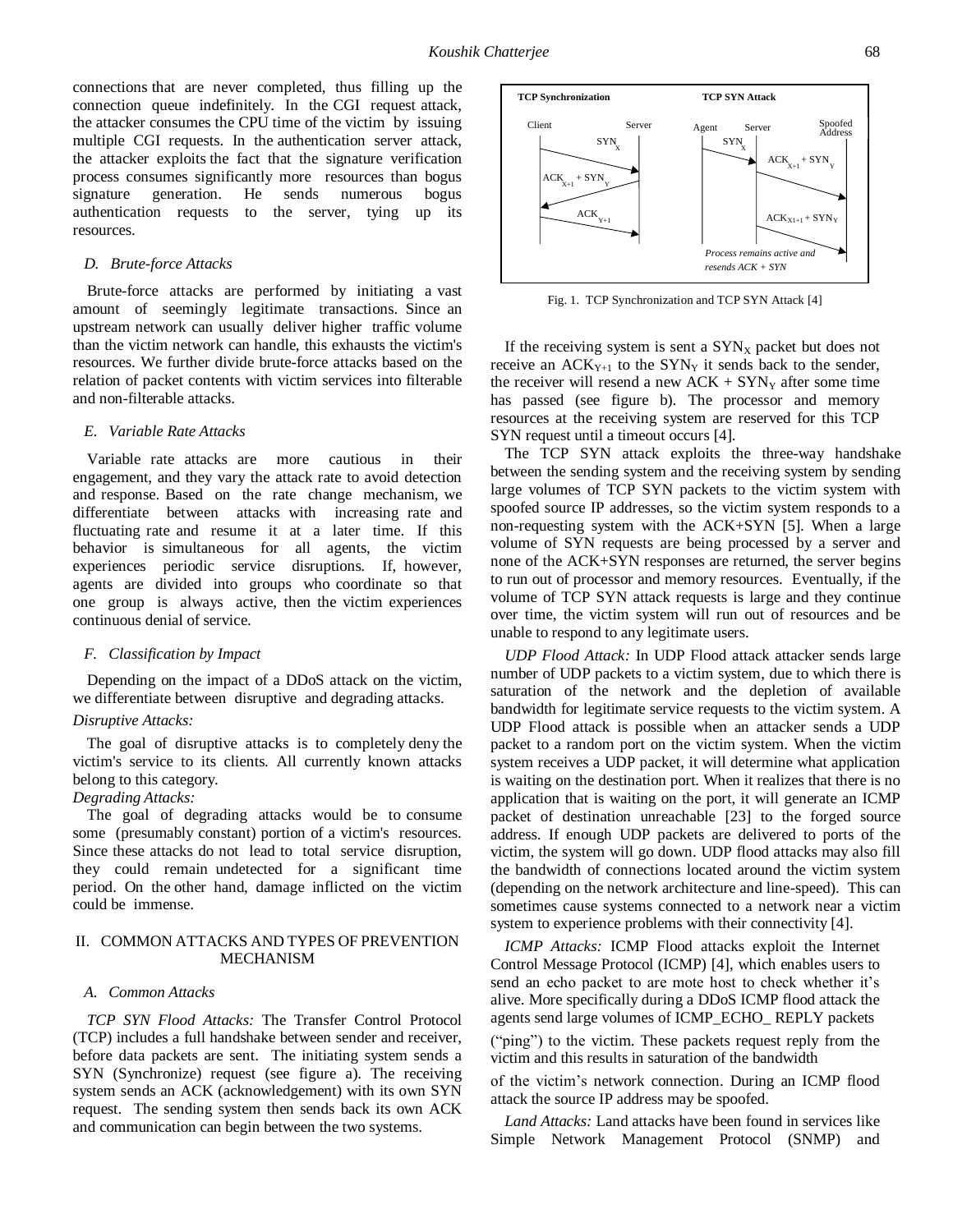Windows which were caused by design flaws where the devices accepted requests on the wire appearing to be from themselves and causing replies repeatedly.

#### *B. DoS attack Prevention Mechanisms [20]*

*The prevention mechanisms are:* pattern detection, anomaly detection, hybrid detection, and third-party detection. Mechanisms with Pattern Attack Detection: Mechanisms that deploy pattern detection store the signatures of known attacks in a database. Each communication is monitored and compared with database entries to discover occurrences of DDoS attacks. Occasionally, the database is updated with new attack signatures. The obvious drawback of this detection mechanism is that it can only detect known attacks, and it is usually helpless against new attacks or even slight variations of old attacks that cannot be matched to the store d signature. On the other hand, known attacks are easily and reliably detected, and no false positives are encountered.

*Mechanisms with Anomaly Attack Detection:* Mechanisms that deploy anomaly detection have a model of normal system behavior, such as a model of normal traffic dynamics or expected system performance. The current state of the system is periodically compared with the models to detect anomalies. Approaches presented in provide examples of mechanisms that use anomaly detection. The advantage of anomaly detection over pattern detection is that unknown attacks can be discovered. However, anomaly-based detection has to address two issues:

- *Threshold setting:* Anomalies are detected when the current system state differs from the model by a certain threshold. The setting of a low threshold leads to many false positives, while a high threshold reduces the sensitivity of the detection mechanism.
- *Model update:* Systems and communication patterns evolve with time, and models need to be updated to reflect this change. Anomaly based systems usually perform automatic model update using statistics gathered at a time when no attack was detected. This approach makes the detection mechanism vulnerable to increasing rate attacks that can mistrial models and delay or even avoid attack detection.

*Mechanisms with Hybrid Attack Detection:* Mechanisms that deploy hybrid detection combine the pattern-based and anomaly-based attack stream. The disadvantage is that they allow some attack traffic through, so extremely high scale attacks might still be effective even if all traffic streams are rate-limited.

*Filtering Mechanisms:* Filtering mechanisms use the characterization provided by a detection mechanism to filter out the attack stream completely. Examples include dynamically deployed firewalls, and also a commercial system Traffic Master. Unless detection strategy is very reliable, filtering mechanisms run the risk of accidentally denying service to legitimate traffic. Worse, clever attackers might leverage them as denial-of-Service tools.

*Reconfiguration Mechanisms:* Reconfiguration mechanisms change the topology of the victim or the

intermediate network to either add more resources to the victim or to isolate the attack machines. Examples include reconfigurable overlay networks, resource replication services, attack isolation strategies etc.

# III. LINUX OS AND IPTABLES

*Linux OS:* The Linux kernel is the operating system (OS) kernel used by the Linux family of Unix-like operating systems. It is a prominent example of free and open source software. The Linux kernel is released under the GNU General Public License version 2 (GPLv2) plus some firmware images with various non-free licenses, and is developed by contributors worldwide. The Linux kernel was initially conceived and created by Finnish computer science student Linus Torvalds [21] in 1991. Linux rapidly accumulated developers and users who adapted code from other free software projects for use with the new operating system. The Linux kernel has received contributions from thousands of programmers. Many Linux distributions have been released based upon the Linux kernel.

*IPtables:* IPtables is a software solution which is available on most Linux OS with a kernel version 2.4 or newer [17]. To be honest we have to say that IPtables is not the firewall itself. The IPtables program is a frontend which can be called from the command line to alter filter tables in the kernel. The real firewall is present in the kernel. Because most people will only use the IPtables program, it is often referred to as the Linux firewall and we will do it here also for convenience. There are a number of ways to solve potential performance problems in the firewall. The first thing that should be done is order the rules in such a way that rules which have the highest chance to match should be in the beginning of the tables. Furthermore we should try to organize the tables for the different types of packets we have defined are processed in such a way that packets which are accepted are accepted in an early stage, while only packets which will probably blocked anyway should traverse the whole chain of tables and rules.

We will divide packets in different groups. Each group of packets deserves its own treatment.

- The enemies are packets coming from sources, or going to destinations which are prohibited.
- Friends are packets which are coming from a trusted source. Friends have more privileges than other packets.
- One method hackers use to attack networked computers is to send them packets which are invalid, i.e. Bogus packets.
- Allowed packets are packets where it is absolutely sure that no blocking firewall rule will match them.

*IPtables management:* More elaborate rules can be created that control access to specific subnets, or even specific nodes, within a LAN. You can also restrict certain dubious applications or programs such as trojans, worms, and other client/server no legitimate services that communicate via these non-standard ports, blocking them can effectively diminish the chances that potentially infected nodes on your network independently communicate with their remote master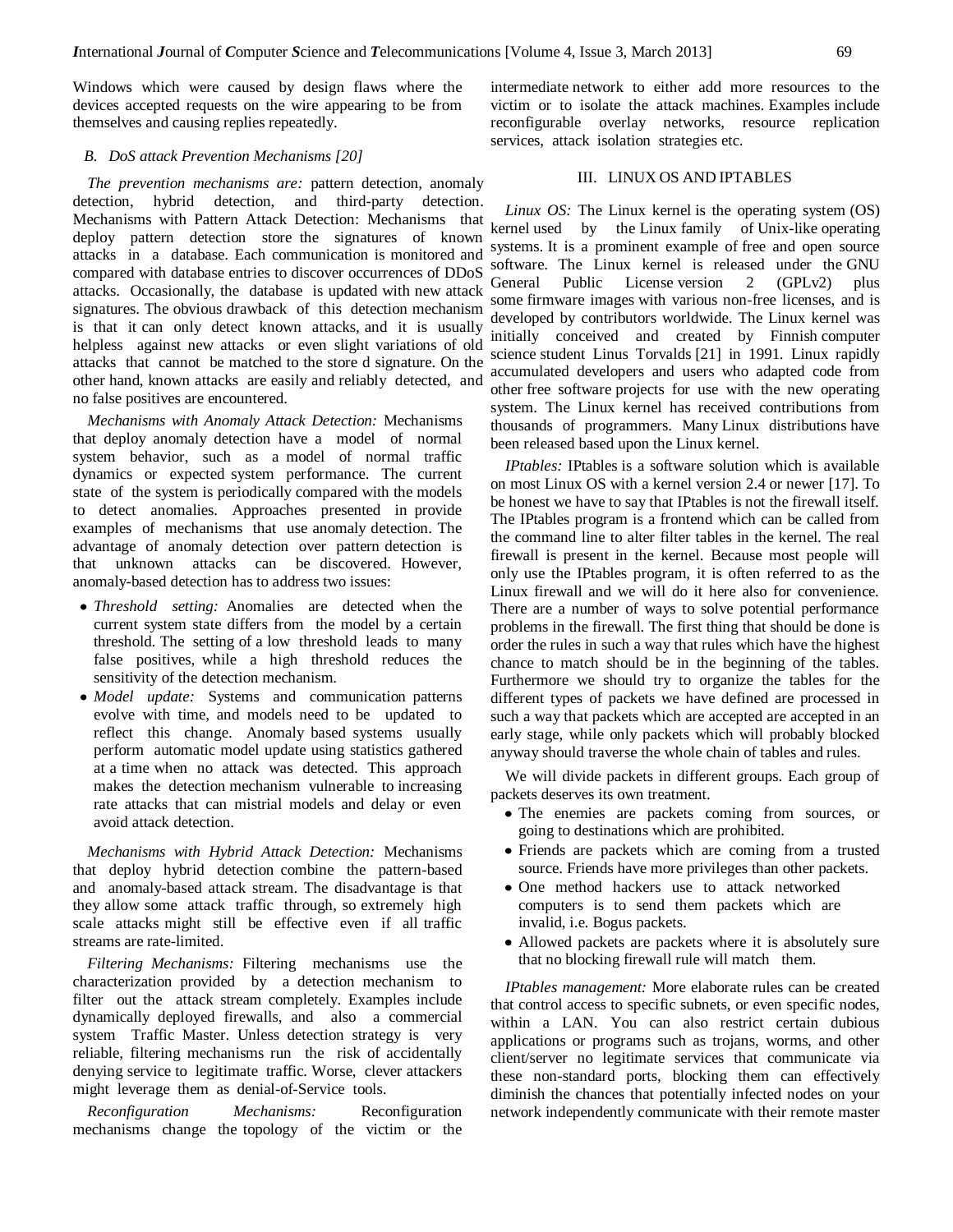servers. We can also block outside connections that attempt to spoof private IP address ranges to infiltrate your LAN.

#### *Structure of IPtables:*

**IPtables** commands have the following structure:

**IPtables** [**-t** *<table-name>*] *<command> <chain-name>*

*<parameter-1> <option-1>* \ *<parameter-n> <option-n>*

*<table-name>* — Specifies which table the rule applies to

*<command>* — Specifies the action to perform, such as appending or deleting a rule.

*<chain-name>* — Specifies the chain to edit, create, or delete.

*<parameter>-<option>* pairs — Parameters and associated options that specify how to process a packet that matches the rule. The length and complexity of an IPtables command can change significantly, based on its purpose.

#### IV. BACKGROUND OF THIS RESEARCH WORK

I have done an extensive survey on exiting network infrastructure. The network's IP pool 172.16.0.0/22, is divided into twelve different VLANs (Virtual Local Area Network) according to the building, as per requirement. The diagram shows VLANs details:

| $\times$ +<br>065-36276<br><b>By Cybersen</b><br><b>R</b><br>$\gamma$ = $\sigma$<br>@ 172.56.0.2 html man.html<br><b>D-Link</b><br>E illega<br>(NAS-METER<br>w<br>$\overline{1}$<br>u<br>w<br>×<br>٠<br>n<br>24<br>Refush Intensit 30 secs w Apply<br>Add   Clear At<br>COS-36270 Web Management<br><b>M</b> Admiration<br><b>Total Entries: 12</b><br>L2 Textures<br><b>IPv4 Interface Settings</b><br>$\approx$ 13 Features<br><b>IPDirected</b> Interface<br><b>Trexy</b><br><b>Interface</b><br>Prexy<br>IP Address<br><b>VLAN Name</b><br><b>Subnet Mask</b><br>Modify Delete<br>Secondary<br><b>R</b> Interface Settings<br>ARP<br><b>Admin State</b><br>Local ARP Breadcast<br><b>Name</b><br>o<br>Fy# Interfaces Setting<br>10.5.5.2<br>Disabled Disabled<br>Tamplad<br>Resident<br>Modily   X<br>255 255 255 240 test<br>False<br>test<br>п<br><b>Pv6 Interfaces Setting</b><br>172 16 12 1<br>255 255 252 0<br><b>Realtied</b><br>Modify X<br><b>BH-01</b><br>BH-01<br>Falce<br>Displand Displand<br>Disabled<br>D<br>Leophack Interfaces \$<br>255 255 252 0<br>$BH-02$<br>172 16 16 1<br>BH-02<br>Frien<br>Disabled Disabled<br>Midty   X<br>Darabled<br><b><i><u>Emabled</u></i></b><br>NDS10y Detings<br>Foute Redistribution Sett<br>255 255 252 0<br>B.H. 03<br>1721641<br>Midly X<br>BH.03<br>F <sub>ulce</sub><br>Dispbled Disabled<br><b>Titabled</b><br><b>Finabled</b><br><b>Inuticast Static Route Set</b><br>Modily   X<br>BH-04<br>172 16 32 1<br>255 255 252 0<br>BH-04<br>Dirabled<br>Faire<br>Disabled Disabled<br>Enabled.<br>Statistic Gelbert Police Setti<br>FR-04<br>172.16.24.1<br>255 255 252 0<br>FR-04<br>False<br>Dirabled<br><b>Finalpland</b><br>Modify   X<br>Disabled Disabled<br><b>Route Proference Settings</b><br>255 255 252 0<br>Modily X<br>(157.01<br>1721681<br>GH-01<br>F <sub>1</sub><br>Disabled Disabled<br>Disabled<br>REARING<br><b>State ARP Settings</b><br>255 255 252 8<br><b>GR-02</b><br>172 16 20 1<br>GH-02<br>Dirabled Dirabled<br>Dirabled<br>Modify X<br>Falce<br>English<br><b>Grabation ARP Debiton</b><br>255 255 252 0<br>GH-03<br>172 16 36 1<br>Policy Reale Settings<br>GH-03<br>False<br>Disabled Disabled<br>Dirabled<br>Frishhel<br>Modify X<br><b>ECMP Alzerithm Settings</b><br>172, 16, 28, 1<br>255 255 252 0<br>Falce<br>Disabled<br>Msdily X<br>Studio<br>Shadon<br>Disabled Disabled<br><b>English</b><br>P Tunnel Settings<br>1721602<br>255 255 252 0<br>Modify X<br>$B$ alice<br>Disabled Thurbled<br>Dirabled<br>Realdwid<br>default<br>System.<br>me<br>Modify X<br>Lab-Block, 172 16 40.1<br>255 255 252 0<br>Disabled Disabled<br>Disabled<br>Enabled<br>Lab-Block<br>Filip<br>coppe | Edit View Helary Backmarks | Help<br>Tods |  |  |  |  |  |
|---------------------------------------------------------------------------------------------------------------------------------------------------------------------------------------------------------------------------------------------------------------------------------------------------------------------------------------------------------------------------------------------------------------------------------------------------------------------------------------------------------------------------------------------------------------------------------------------------------------------------------------------------------------------------------------------------------------------------------------------------------------------------------------------------------------------------------------------------------------------------------------------------------------------------------------------------------------------------------------------------------------------------------------------------------------------------------------------------------------------------------------------------------------------------------------------------------------------------------------------------------------------------------------------------------------------------------------------------------------------------------------------------------------------------------------------------------------------------------------------------------------------------------------------------------------------------------------------------------------------------------------------------------------------------------------------------------------------------------------------------------------------------------------------------------------------------------------------------------------------------------------------------------------------------------------------------------------------------------------------------------------------------------------------------------------------------------------------------------------------------------------------------------------------------------------------------------------------------------------------------------------------------------------------------------------------------------------------------------------------------------------------------------------------------------------------------------------------------------------------------------------------------------------------------------------------------------------------------------------------------------------------------------------------------------|----------------------------|--------------|--|--|--|--|--|
|                                                                                                                                                                                                                                                                                                                                                                                                                                                                                                                                                                                                                                                                                                                                                                                                                                                                                                                                                                                                                                                                                                                                                                                                                                                                                                                                                                                                                                                                                                                                                                                                                                                                                                                                                                                                                                                                                                                                                                                                                                                                                                                                                                                                                                                                                                                                                                                                                                                                                                                                                                                                                                                                                 |                            |              |  |  |  |  |  |
|                                                                                                                                                                                                                                                                                                                                                                                                                                                                                                                                                                                                                                                                                                                                                                                                                                                                                                                                                                                                                                                                                                                                                                                                                                                                                                                                                                                                                                                                                                                                                                                                                                                                                                                                                                                                                                                                                                                                                                                                                                                                                                                                                                                                                                                                                                                                                                                                                                                                                                                                                                                                                                                                                 |                            |              |  |  |  |  |  |
|                                                                                                                                                                                                                                                                                                                                                                                                                                                                                                                                                                                                                                                                                                                                                                                                                                                                                                                                                                                                                                                                                                                                                                                                                                                                                                                                                                                                                                                                                                                                                                                                                                                                                                                                                                                                                                                                                                                                                                                                                                                                                                                                                                                                                                                                                                                                                                                                                                                                                                                                                                                                                                                                                 |                            |              |  |  |  |  |  |
|                                                                                                                                                                                                                                                                                                                                                                                                                                                                                                                                                                                                                                                                                                                                                                                                                                                                                                                                                                                                                                                                                                                                                                                                                                                                                                                                                                                                                                                                                                                                                                                                                                                                                                                                                                                                                                                                                                                                                                                                                                                                                                                                                                                                                                                                                                                                                                                                                                                                                                                                                                                                                                                                                 |                            |              |  |  |  |  |  |
|                                                                                                                                                                                                                                                                                                                                                                                                                                                                                                                                                                                                                                                                                                                                                                                                                                                                                                                                                                                                                                                                                                                                                                                                                                                                                                                                                                                                                                                                                                                                                                                                                                                                                                                                                                                                                                                                                                                                                                                                                                                                                                                                                                                                                                                                                                                                                                                                                                                                                                                                                                                                                                                                                 |                            |              |  |  |  |  |  |
|                                                                                                                                                                                                                                                                                                                                                                                                                                                                                                                                                                                                                                                                                                                                                                                                                                                                                                                                                                                                                                                                                                                                                                                                                                                                                                                                                                                                                                                                                                                                                                                                                                                                                                                                                                                                                                                                                                                                                                                                                                                                                                                                                                                                                                                                                                                                                                                                                                                                                                                                                                                                                                                                                 |                            |              |  |  |  |  |  |
|                                                                                                                                                                                                                                                                                                                                                                                                                                                                                                                                                                                                                                                                                                                                                                                                                                                                                                                                                                                                                                                                                                                                                                                                                                                                                                                                                                                                                                                                                                                                                                                                                                                                                                                                                                                                                                                                                                                                                                                                                                                                                                                                                                                                                                                                                                                                                                                                                                                                                                                                                                                                                                                                                 |                            |              |  |  |  |  |  |
|                                                                                                                                                                                                                                                                                                                                                                                                                                                                                                                                                                                                                                                                                                                                                                                                                                                                                                                                                                                                                                                                                                                                                                                                                                                                                                                                                                                                                                                                                                                                                                                                                                                                                                                                                                                                                                                                                                                                                                                                                                                                                                                                                                                                                                                                                                                                                                                                                                                                                                                                                                                                                                                                                 |                            |              |  |  |  |  |  |
|                                                                                                                                                                                                                                                                                                                                                                                                                                                                                                                                                                                                                                                                                                                                                                                                                                                                                                                                                                                                                                                                                                                                                                                                                                                                                                                                                                                                                                                                                                                                                                                                                                                                                                                                                                                                                                                                                                                                                                                                                                                                                                                                                                                                                                                                                                                                                                                                                                                                                                                                                                                                                                                                                 |                            |              |  |  |  |  |  |
|                                                                                                                                                                                                                                                                                                                                                                                                                                                                                                                                                                                                                                                                                                                                                                                                                                                                                                                                                                                                                                                                                                                                                                                                                                                                                                                                                                                                                                                                                                                                                                                                                                                                                                                                                                                                                                                                                                                                                                                                                                                                                                                                                                                                                                                                                                                                                                                                                                                                                                                                                                                                                                                                                 |                            |              |  |  |  |  |  |
|                                                                                                                                                                                                                                                                                                                                                                                                                                                                                                                                                                                                                                                                                                                                                                                                                                                                                                                                                                                                                                                                                                                                                                                                                                                                                                                                                                                                                                                                                                                                                                                                                                                                                                                                                                                                                                                                                                                                                                                                                                                                                                                                                                                                                                                                                                                                                                                                                                                                                                                                                                                                                                                                                 |                            |              |  |  |  |  |  |
|                                                                                                                                                                                                                                                                                                                                                                                                                                                                                                                                                                                                                                                                                                                                                                                                                                                                                                                                                                                                                                                                                                                                                                                                                                                                                                                                                                                                                                                                                                                                                                                                                                                                                                                                                                                                                                                                                                                                                                                                                                                                                                                                                                                                                                                                                                                                                                                                                                                                                                                                                                                                                                                                                 |                            |              |  |  |  |  |  |
|                                                                                                                                                                                                                                                                                                                                                                                                                                                                                                                                                                                                                                                                                                                                                                                                                                                                                                                                                                                                                                                                                                                                                                                                                                                                                                                                                                                                                                                                                                                                                                                                                                                                                                                                                                                                                                                                                                                                                                                                                                                                                                                                                                                                                                                                                                                                                                                                                                                                                                                                                                                                                                                                                 |                            |              |  |  |  |  |  |
|                                                                                                                                                                                                                                                                                                                                                                                                                                                                                                                                                                                                                                                                                                                                                                                                                                                                                                                                                                                                                                                                                                                                                                                                                                                                                                                                                                                                                                                                                                                                                                                                                                                                                                                                                                                                                                                                                                                                                                                                                                                                                                                                                                                                                                                                                                                                                                                                                                                                                                                                                                                                                                                                                 |                            |              |  |  |  |  |  |
|                                                                                                                                                                                                                                                                                                                                                                                                                                                                                                                                                                                                                                                                                                                                                                                                                                                                                                                                                                                                                                                                                                                                                                                                                                                                                                                                                                                                                                                                                                                                                                                                                                                                                                                                                                                                                                                                                                                                                                                                                                                                                                                                                                                                                                                                                                                                                                                                                                                                                                                                                                                                                                                                                 |                            |              |  |  |  |  |  |
|                                                                                                                                                                                                                                                                                                                                                                                                                                                                                                                                                                                                                                                                                                                                                                                                                                                                                                                                                                                                                                                                                                                                                                                                                                                                                                                                                                                                                                                                                                                                                                                                                                                                                                                                                                                                                                                                                                                                                                                                                                                                                                                                                                                                                                                                                                                                                                                                                                                                                                                                                                                                                                                                                 |                            |              |  |  |  |  |  |
|                                                                                                                                                                                                                                                                                                                                                                                                                                                                                                                                                                                                                                                                                                                                                                                                                                                                                                                                                                                                                                                                                                                                                                                                                                                                                                                                                                                                                                                                                                                                                                                                                                                                                                                                                                                                                                                                                                                                                                                                                                                                                                                                                                                                                                                                                                                                                                                                                                                                                                                                                                                                                                                                                 |                            |              |  |  |  |  |  |
|                                                                                                                                                                                                                                                                                                                                                                                                                                                                                                                                                                                                                                                                                                                                                                                                                                                                                                                                                                                                                                                                                                                                                                                                                                                                                                                                                                                                                                                                                                                                                                                                                                                                                                                                                                                                                                                                                                                                                                                                                                                                                                                                                                                                                                                                                                                                                                                                                                                                                                                                                                                                                                                                                 |                            |              |  |  |  |  |  |
|                                                                                                                                                                                                                                                                                                                                                                                                                                                                                                                                                                                                                                                                                                                                                                                                                                                                                                                                                                                                                                                                                                                                                                                                                                                                                                                                                                                                                                                                                                                                                                                                                                                                                                                                                                                                                                                                                                                                                                                                                                                                                                                                                                                                                                                                                                                                                                                                                                                                                                                                                                                                                                                                                 |                            |              |  |  |  |  |  |
|                                                                                                                                                                                                                                                                                                                                                                                                                                                                                                                                                                                                                                                                                                                                                                                                                                                                                                                                                                                                                                                                                                                                                                                                                                                                                                                                                                                                                                                                                                                                                                                                                                                                                                                                                                                                                                                                                                                                                                                                                                                                                                                                                                                                                                                                                                                                                                                                                                                                                                                                                                                                                                                                                 |                            |              |  |  |  |  |  |
|                                                                                                                                                                                                                                                                                                                                                                                                                                                                                                                                                                                                                                                                                                                                                                                                                                                                                                                                                                                                                                                                                                                                                                                                                                                                                                                                                                                                                                                                                                                                                                                                                                                                                                                                                                                                                                                                                                                                                                                                                                                                                                                                                                                                                                                                                                                                                                                                                                                                                                                                                                                                                                                                                 |                            |              |  |  |  |  |  |
|                                                                                                                                                                                                                                                                                                                                                                                                                                                                                                                                                                                                                                                                                                                                                                                                                                                                                                                                                                                                                                                                                                                                                                                                                                                                                                                                                                                                                                                                                                                                                                                                                                                                                                                                                                                                                                                                                                                                                                                                                                                                                                                                                                                                                                                                                                                                                                                                                                                                                                                                                                                                                                                                                 |                            |              |  |  |  |  |  |
|                                                                                                                                                                                                                                                                                                                                                                                                                                                                                                                                                                                                                                                                                                                                                                                                                                                                                                                                                                                                                                                                                                                                                                                                                                                                                                                                                                                                                                                                                                                                                                                                                                                                                                                                                                                                                                                                                                                                                                                                                                                                                                                                                                                                                                                                                                                                                                                                                                                                                                                                                                                                                                                                                 |                            |              |  |  |  |  |  |
|                                                                                                                                                                                                                                                                                                                                                                                                                                                                                                                                                                                                                                                                                                                                                                                                                                                                                                                                                                                                                                                                                                                                                                                                                                                                                                                                                                                                                                                                                                                                                                                                                                                                                                                                                                                                                                                                                                                                                                                                                                                                                                                                                                                                                                                                                                                                                                                                                                                                                                                                                                                                                                                                                 |                            |              |  |  |  |  |  |
|                                                                                                                                                                                                                                                                                                                                                                                                                                                                                                                                                                                                                                                                                                                                                                                                                                                                                                                                                                                                                                                                                                                                                                                                                                                                                                                                                                                                                                                                                                                                                                                                                                                                                                                                                                                                                                                                                                                                                                                                                                                                                                                                                                                                                                                                                                                                                                                                                                                                                                                                                                                                                                                                                 |                            |              |  |  |  |  |  |
|                                                                                                                                                                                                                                                                                                                                                                                                                                                                                                                                                                                                                                                                                                                                                                                                                                                                                                                                                                                                                                                                                                                                                                                                                                                                                                                                                                                                                                                                                                                                                                                                                                                                                                                                                                                                                                                                                                                                                                                                                                                                                                                                                                                                                                                                                                                                                                                                                                                                                                                                                                                                                                                                                 |                            |              |  |  |  |  |  |
|                                                                                                                                                                                                                                                                                                                                                                                                                                                                                                                                                                                                                                                                                                                                                                                                                                                                                                                                                                                                                                                                                                                                                                                                                                                                                                                                                                                                                                                                                                                                                                                                                                                                                                                                                                                                                                                                                                                                                                                                                                                                                                                                                                                                                                                                                                                                                                                                                                                                                                                                                                                                                                                                                 |                            |              |  |  |  |  |  |
|                                                                                                                                                                                                                                                                                                                                                                                                                                                                                                                                                                                                                                                                                                                                                                                                                                                                                                                                                                                                                                                                                                                                                                                                                                                                                                                                                                                                                                                                                                                                                                                                                                                                                                                                                                                                                                                                                                                                                                                                                                                                                                                                                                                                                                                                                                                                                                                                                                                                                                                                                                                                                                                                                 |                            |              |  |  |  |  |  |
|                                                                                                                                                                                                                                                                                                                                                                                                                                                                                                                                                                                                                                                                                                                                                                                                                                                                                                                                                                                                                                                                                                                                                                                                                                                                                                                                                                                                                                                                                                                                                                                                                                                                                                                                                                                                                                                                                                                                                                                                                                                                                                                                                                                                                                                                                                                                                                                                                                                                                                                                                                                                                                                                                 |                            |              |  |  |  |  |  |
| <b>DISCP Gener</b>                                                                                                                                                                                                                                                                                                                                                                                                                                                                                                                                                                                                                                                                                                                                                                                                                                                                                                                                                                                                                                                                                                                                                                                                                                                                                                                                                                                                                                                                                                                                                                                                                                                                                                                                                                                                                                                                                                                                                                                                                                                                                                                                                                                                                                                                                                                                                                                                                                                                                                                                                                                                                                                              |                            |              |  |  |  |  |  |

Fig. 2. VLAN configured on L3 Switch

It is observed during survey that, the UTM (Unified Threat Management) which installed for internet security in exiting network is rebooting frequently due to heavy Dos/DDos attack. The fact is observed on the Dashed Board of the UTM (Cyberoam 1000ia). It is also observed that, some specific VLANs are the origin of these attacks. The Dos/DDos attacks mainly shown on the UTM Dash Board are TCP SYN Flood attack, UDP Flood attack and ICMP Flood attack.

The main concern of this research is mitigation/prevention of the DoS attacks, so that, the existing network will be optimize. The configuration of VLANs on Layer Three (L3) switch and DHCP scope which are configured on DHCP server through which the DoS/DDoS attacks are able to identify from where the DoS/DDoS attacks are coming. We can also indicate the most affected VLANs in the existing network.

Following figures (Fig. 3 and Fig. 4) shows the UTM-Dash Board and DHCP scope on DHCP server:



Fig. 3. UTM Dash-Board



Fig. 4. DHCP scope for different VLANs on DHCP Server

VLANs gives a virtualized network environment in which IP addresses are virtually segregated for the whole network. It prevent unwanted broadcast between different VLAN and preventing unwanted congestion in the network.

#### V. DESIGN OF FRAMEWORK

The aim of this research work to design the below framework to mitigate the DoS/DDoS attacks inside the network or most affected VLANs. The proposed model will be deployed in the heavy affected VLANs and filter the unwanted traffic and the performance of live network traffic will be analyzed.

The below diagram describe that, the access level switches are connected with Desktop (having Dual NIC and IPtables configured in LINUX) through one NIC (Network Interface Card) in the same VLAN and then the Desktop is connected with Fiber Switch (Layer Two, L2) with another NIC of the desktop. The Fiber switch further connected to Server Room for Internet access. The desktop is the gateway of all the access level switches in that particular VLAN. The operating system (OS) Linux has been chosen because the Linux is open source and in that, IPtables are more powerful firewall than other software firewall.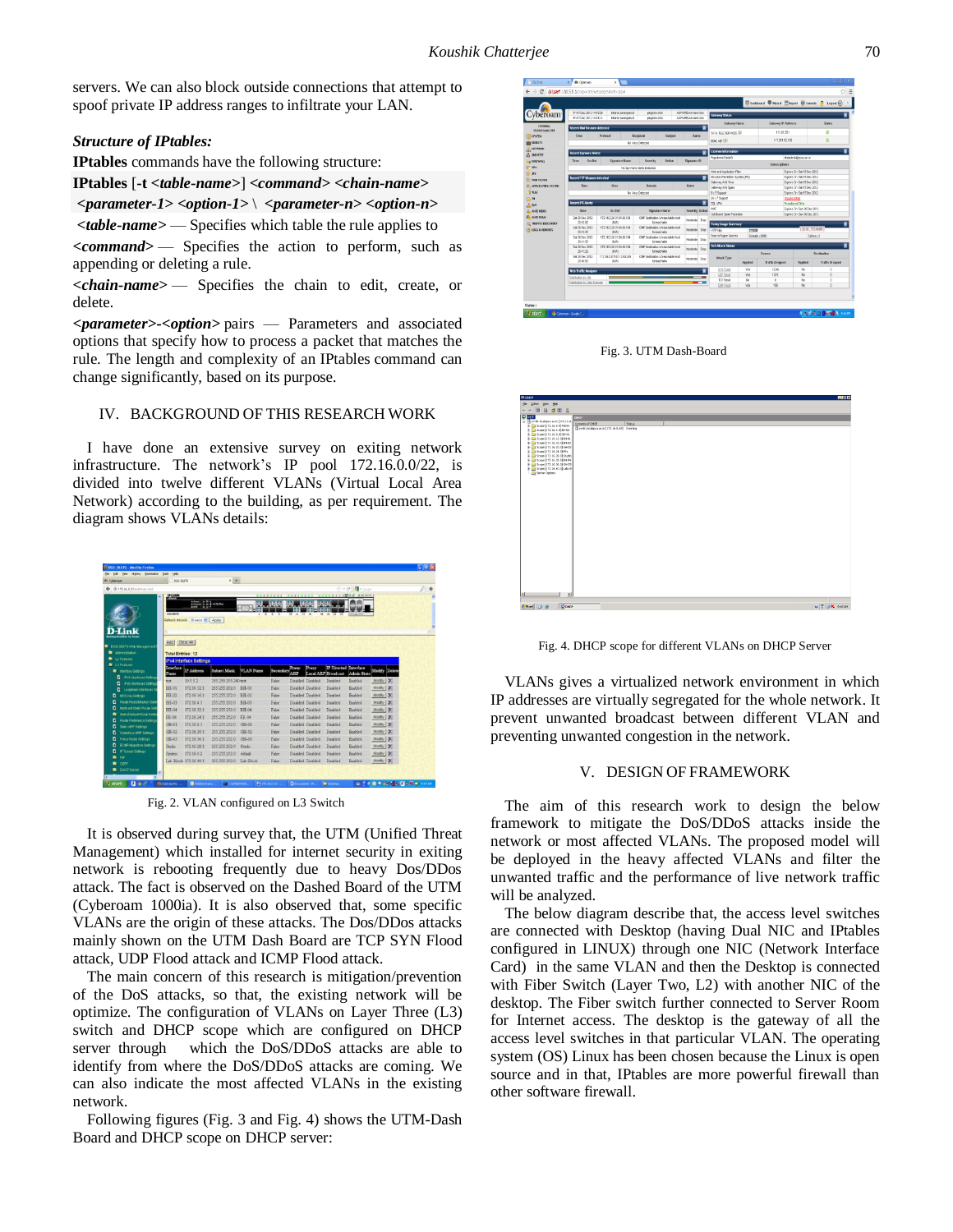

Fig. 5. Proposed model for mitigating DoS/DDoS attack in heavily affected VLANs

#### *A. Basic functions of the Iptables Firewall*

The first thing that should be done is order the rules in such a way that rules which have the highest chance to match should be in the beginning of the tables. To do this, it is proposed the following flow of packets through the firewall. Five chains [17] of rules are predefined in the kernel. The PREROUTING is the first chain for incoming packets. From the PREROUTING chain, packets can be either forwarded to the INPUT chain or the FORWARD chain. The INPUT chain is for packets which should be delivered locally. The FORWARD chain is only used on computers where routing is enabled. It causes packets to be forwarded to another destination than the local computer. The OUTPUT chain is used to postprocess packets which originate from the local computer and the postrouting chain brings the packets to the networking hardware for remote delivery.



Fig. 6. Packet flow through IPtables firewall [17]

# *B. Expected Results*

It is very costly to replace all of fixed infrastructure of any existing networks to provide to give better efficiency and performance. There are main four parameters which affects the performance of any networked system that are packet processing speed, bandwidth, throughput and uninterrupted power supply to the network equipments. This proposed framework mitigate (minimize) DoS/DDoS attacks and analyzed the optimization for better performance of the major affected VLANs of the existing network. The following are the impacts of proposed framework:

- The efficiency will be increased of the systems.
- The performance will also increase.
- If the error decrease than throughput will as usually increase.
- The IT infrastructure cost will be saved.

### VI. CONCLUSION

Mitigation of DoS/DDoS attacks is a part of an overall risk management strategy for an organization. Each organization must identify the most important DoS/DDoS risks. In this paper, the proposed framework is for mitigation of various DoS/DDoS attacks from different VLANs of existing network and it also optimize the efficiency, throughput and reduce IT infrastructure cost. The Iptables firewall will filer bogus traffic on live network. This enables us to protect our system from a wide variety of hazards, including service attacks and hack attempts. The performance of the firewall will analyzed with help of packet sniffer tool for further improvement of the IPtables scripting. To determine whether the network traffic is legitimate or not, a iptables relies on a set of rules it contains that are predefined by a network or system administrator. The framework or model is easily deployable and it is compatible with existing network.

#### ACKNOWLEDGEMENT

I would like to thank Sir Padampat Singhania University, Udaipur, India for providing me the platform for this research work.

#### **REFERENCES**

- [1] SOS: An Architecture For Mitigating DDoS Attacks by Angelos D. Keromytis, Member, IEEE, Vishal Misra, Member, IEEE, Dan Rubenstein, Member, IEEE, JOURNAL ON SELECTED AREAS IN COMMUNICATIONS, VOL. 21.
- [2] An ISP Level Solution to Combat DDoS Attacks using Combined Statistical Based Approach, By B. B. Gupta, Manoj Misra and R. C. JoshiDepartment of Electronics And Computer Engineering Indian Institute of Technology, Roorkee, Journal of Information Assurance and Security 2 (2008) 102-110.
- [3] Taxonomies of Distributed Denial of Service Networks, Attacks, Tools, and Countermeasures by Stephen Speeht and Ruby Lee, PALMS, Department of Electrical Engineering, Princeton University.